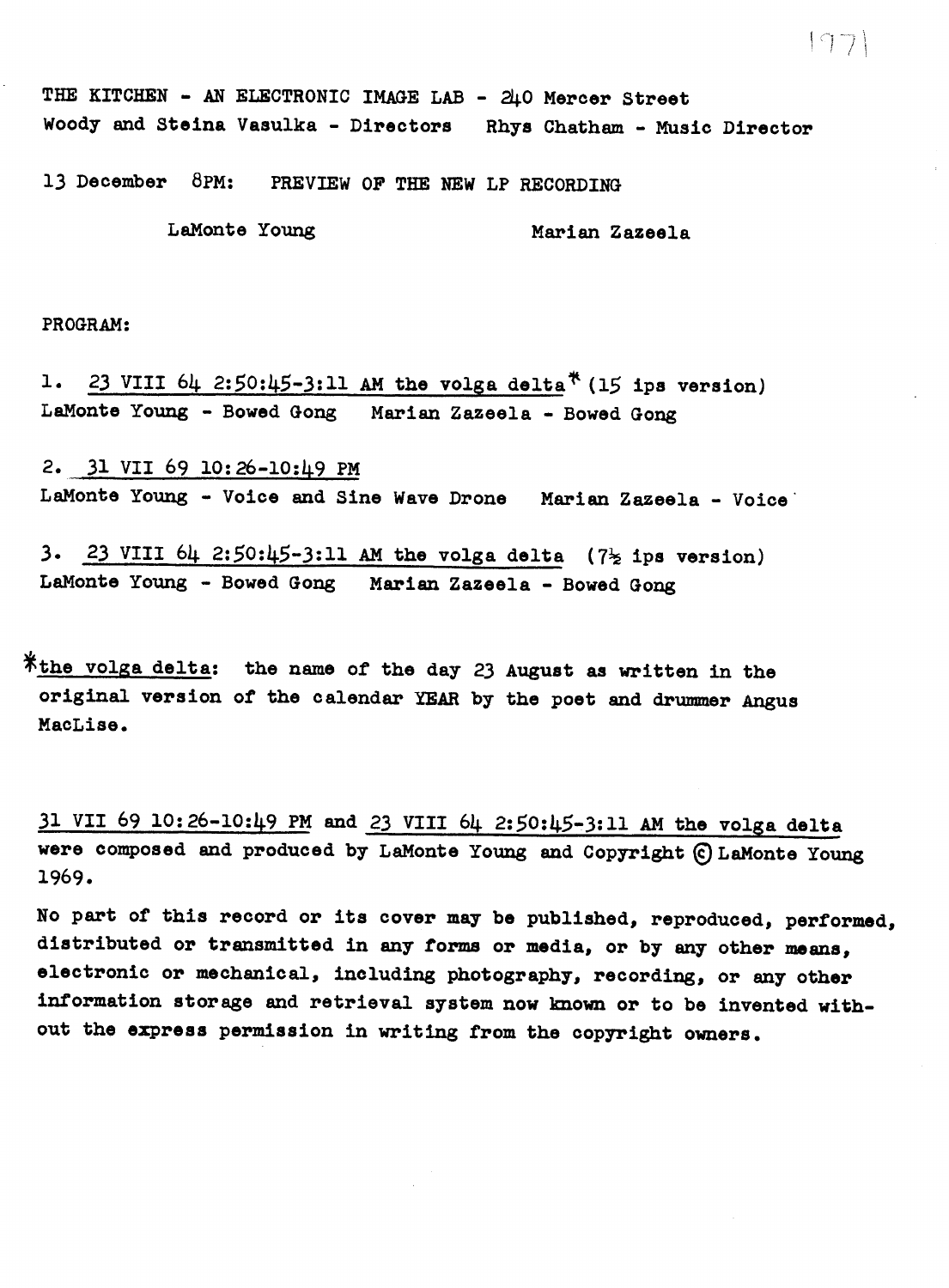## $23$  VIII 64  $2:50:45-3:11$  AM the volga delta

We recorded this gong dust in our studio in New York City on the date and time indicated in the title. It is a section of a larger work Studies In The Bowed Disc begun in September 1963. The subject of these studies is a four foot diameter gong made for me by the sculptor Robert Morris .

I have always been interested in natural harmonic frequency systems . In juxtaposition to the simple harmonic structure of the justly intoned whole number intervallic frequency ratios to be found in 31 VII 69 10:26-10:49 PM all of which can be represented on the one-dimensional line, the gong represents a much more complex, multi-dimensional harmonic structure .

To reveal this harmonic complexity <sup>I</sup> developed the technique of sustaining various elements of the total structure with double bass bows for the duration of each performance. (LY)

## 31 VII 69 10:26-10:49 PM

This work was recorded at the date and time indicated in the title at Galerie Heiner Friedrich, Munchen. 31 VII 69 10:26-10:49 PM is a section of the longer work Map of  $\mu$ 9's Dream The Two Systems of Eleven Sets of Galactic Intervals Ornamental Lightyears Tracery, begun in 1966 as a sub-section of the even larger work The Tortoise, His Dreams and Journeys which was begun in 1964 with my group The Theater of Eternal Music .

The Tortoise, His Dreams and Journeys is very long and comprehensive and unfolds through the performance of sections each day. The scope of the work is so inclusive that <sup>I</sup> expect to be performing parts of it throughout my lifetime, and that it will be perpetuated through the establishment of Dream Houses designed especially for its continuous performance .

 $\sqrt{T}$  The section 31 VII 69 10:26-10:49 PM is composed of a predetermined structure of selected intervallic frequency ratios to a constant sine wave - drone frequency - factorable by 7, 3, 2, and 1 only from Categories Al, Bl,  $X*5$ and a triad in which the drone is one of the three frequency components end the remaining two are selected from the above ratios having a ratio to each other from Categories A2, B2, X=5. The categories Al, B1, A2, B2, and the set X are defined in my unpublished work The Two Systems of Eleven Categories 1:07:40 AM - , first revision of 2-3 PM 12 XI 66 - 3:43 AM 28 XII 66 for John Cage from Vertical Hearing or Hearing in The Present Tense.